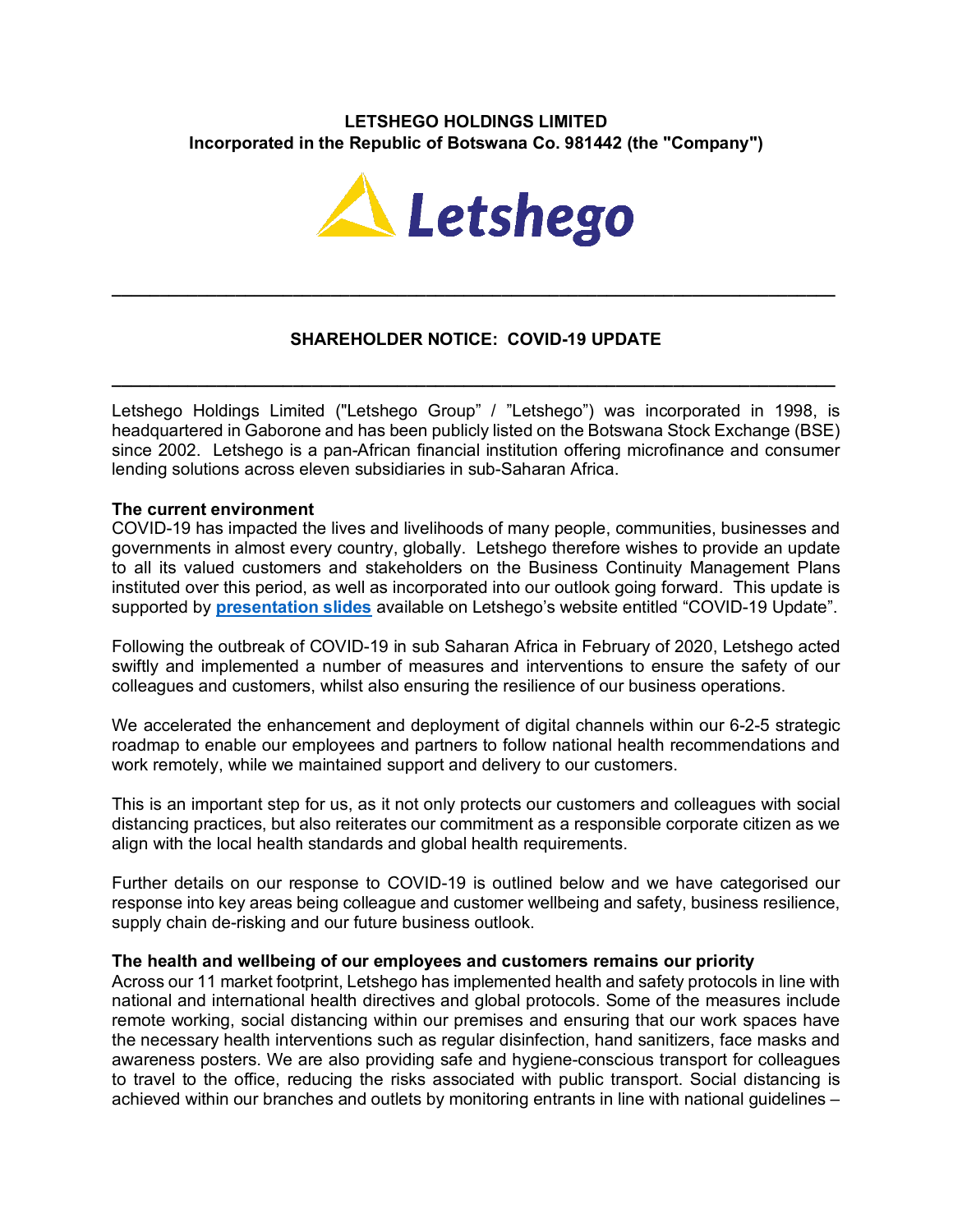this ranges from 10 to 25 people within a demarcated area, temperature checks etc. During this period, our overall health and hygiene protection measures for employees have been increased.

#### **Maintaining business continuity**

In line with our business continuity planning framework, 'critical-to-operations' processes are defined together with the requisite workforce and systems. As such, in executing our business resilience plans, we ensured that key elements relating to our critical-to-operations processes were always on standby during this period. The teams responsible were properly briefed and Virtual Private Networks (VPNs) are in place to ensure remote working employees access business systems through safe and secure channels. All processing systems were also reviewed with appropriate redundancy protocols in place (eg. fail-over protocols and enough capacity at disaster recover site/data centers), in line with effective ongoing monitoring systems in place. A robust remote working framework is important to ensure that the needs of our customers, employees, shareholders, regulators and other stakeholders are met throughout this period, and into what is now commonly termed our 'new normal'.

Stress tests and sensitivity analyses were conducted from the outset of the pandemic to map out potential downside scenarios and their financial impact on our business. Understanding the impact of lockdowns and other restrictions on individuals and businesses, Letshego provided necessary interventions such as repayment holidays and other debt relief measures, as well as aforementioned options for customers to access services using digital channels. Our shareholders continue to be proactively engaged to assure them of the resilience of our business and ongoing stress testing and risk mitigation scenario planning.

### **Business Resilience**

The Letshego business remains resilient in the face of the COVID-19 outbreak. While our Micro to Small Entrepreneurs (MSE) segment has been heavily impacted, it is limited in scale, comprising 9% of the Group's total loan portfolio. A three month repayment holiday has been extended to these customers to support them through this crisis. Those economic sectors more severely affected by the pandemic include Travel & Tourism, Manufacturing, Trade and the Education sectors.

Letshego's Deduction as Source segment (DAS) that accounts for 88% of the Letshego loan portfolio remains relatively resilient as governments endeavour to support employees and seek to minimise retrenchments.

The review of 1<sup>st</sup> Quarter 2020 performance was positive. Run rates for the quarter were ahead of Q4 2019, albeit slightly behind Q1 2019. However, the financial impact of COVID-19 is only expected to reflect in Q2 and Q3 numbers this year*.*

Letshego's Loan Loss ratio (LLR) for Q1 2020 was 1.8% and within the Group's target range of 1.7% and 2.5%. Net advances to customers were up 2% year on year. The Group is showing a strong position to meet all funding obligations, with the Group's cash position up 20% year on year. Letshego continues to engage our funders and investors, affirming the Group's liquidity position in meeting all funding obligations. Letshego remains well capitalised across all its markets.

Despite the impact of the lockdowns, business momentum is expected to gain resilience from ongoing enhancements and investment into both system and access channel strategies.